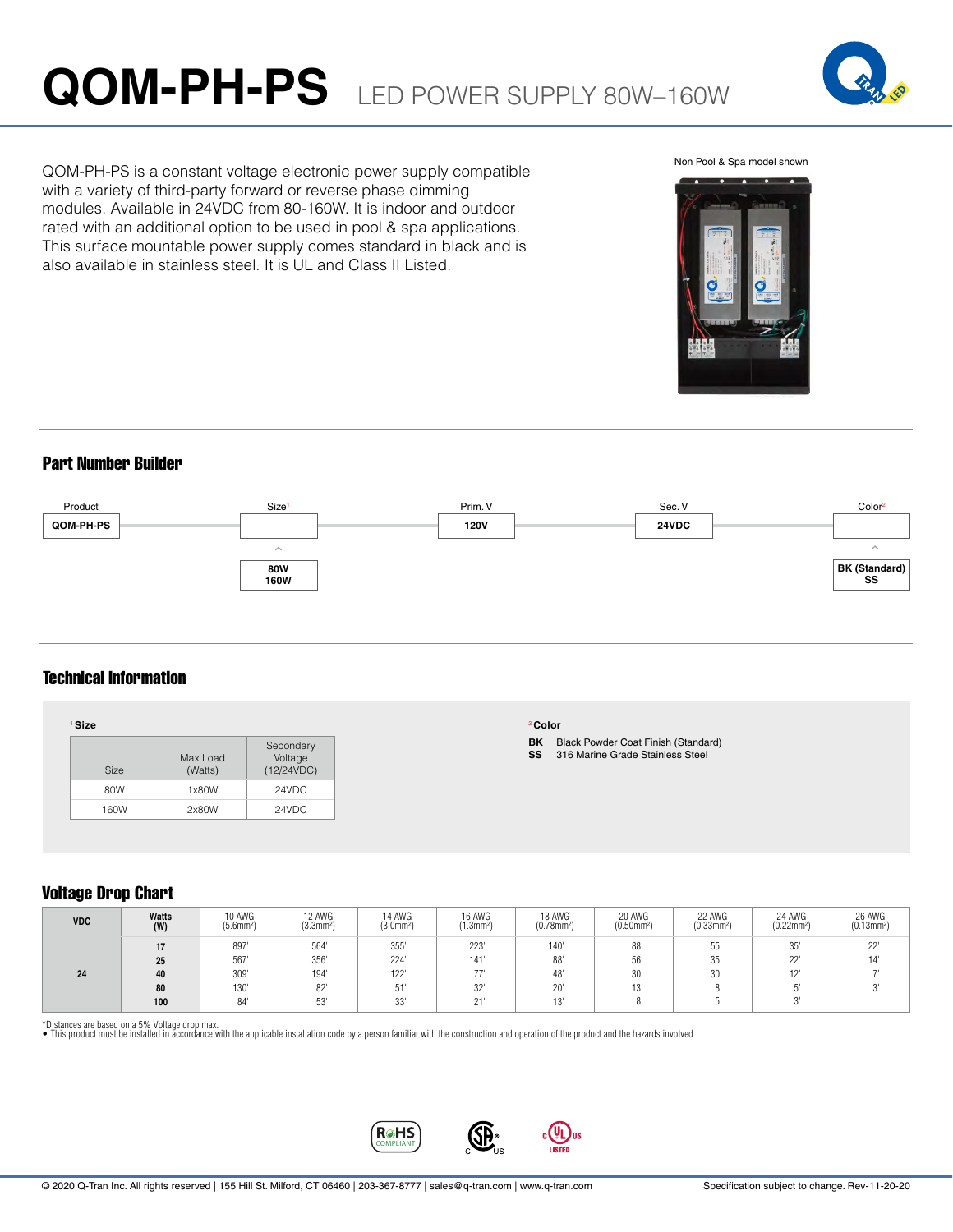# **QOM-PH-PS** LED POWER SUPPLY 80W–160W







### Housing

- 18 gauge welded steel enclosure: 15.4"L x 9.22"W x 4.90"D
- Door: 14.5"L x 9.27"W
- Knockouts: 9
- Built-in support bracket incorporated to secure housing for surface mounting

- Suitable for dry, damp and wet locations
- Suitable for indoor or outdoor use
- Suitable for pool and spa application
- Fits up to (2) 80W 24VDC drivers
- Forward phase and reverse phase dimmer control or on/off
- Integral wiring compartments for reduced installation costs
- Active Power Factor Correction, PF>0.9
- Built-in protection: SCP (Short Circuit Protection) OTP (Over Temperature Protection) OVP (Over Voltage Protection) OCP (Over Current Protection)
- Completely potted design, no venting required
- Operating temperature range: -40 to +140 °F
- Constant Voltage

• 5 year warranty

# • CSA #239924

#### **Low Voltage Lighting Systems** : CSA Class 3425-15 and Class 3425-95

- : CSA Standard C22.2 No. 250.0-08 Luminaires
- : ANSI/ UL Standard 2108 Low Voltage Lighting System
- : ANSI/ UL Standard 8750 Light Emitting Diode (LED) Equipment for Use in Lighting Products
- : CSA Std C22.2 No 250.13-14 Light Emitting Diode (LED) Equipment for Lighting Applications

#### **Landscape Lighting Systems** : CSA Class 3402-15 and Class 3402-95

- : CSA Standard C22.2 No. 250.7-07 Extra-Low-Voltage Landscape Lighting Systems
- : ANSI/ UL Standard 1838 Low Voltage Landscape Lighting Systems
- : ANSI/ UL Standard 8750 Light Emitting Diode (LED) Equipment for Use in Lighting Products
- : CSA Std C22.2 No 250.13-14 Light Emitting Diode (LED) Equipment for Lighting Applications **Hydromassage (Pool and Spa)**

### : CSA Class 3425-46 and class 3425-96

 $_{c}$ (UL)<sub>us</sub>

- : UL Standard 379 Power Unit for Fountain, Swimming Pool and Spa Luminares
- : CSA STD C22.2 NO.89-15-Swimming Pool Luminaire, Submersible Luminaires and Accessories

COMPLIANT

**R**HS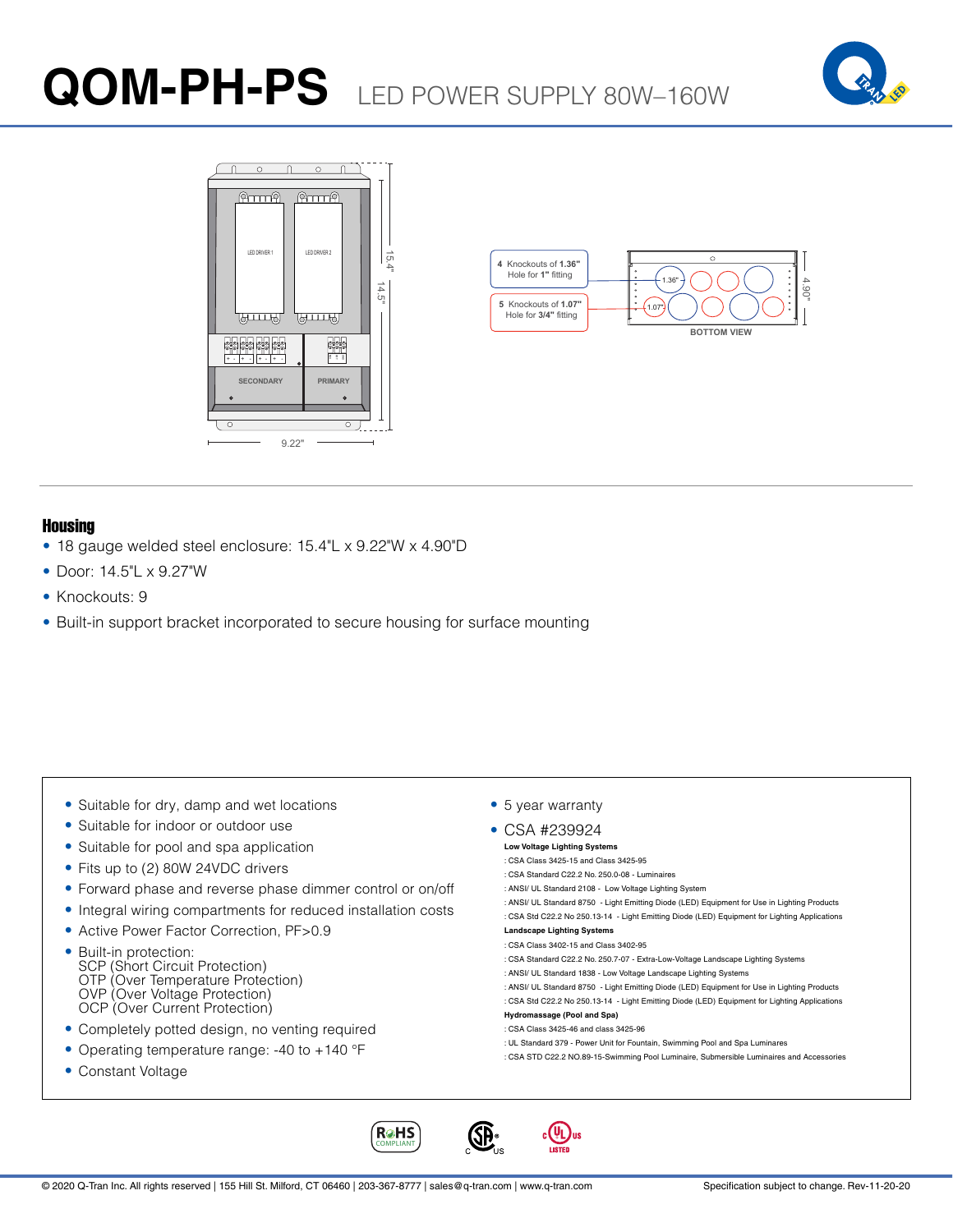

# Specifications **Protections**

| Input          | Min | <b>Nom</b> | Max |
|----------------|-----|------------|-----|
| Voltage (RMS)  | 100 | 120        | 130 |
| Frequency (Hz) | 47  | 50/60      | 63  |
| Power Factor   | 0.9 |            |     |

| Output              | Min   | Nom | Max |
|---------------------|-------|-----|-----|
| Line Regulation (%) | $-10$ | --- | 10  |
| Load Regulation (%) | ---   | --- |     |

| Environmental                            | Min    | <b>Nom</b> | Max |
|------------------------------------------|--------|------------|-----|
| Storage Temperature (°C)                 | -40    |            | 85  |
| Operating Temperature                    | -40    |            | 60  |
| Relative Humidity (%)                    | 5      |            | 95  |
| MTBF (Hours @ 25°C (77°F),<br>Full Load) | 80.000 |            |     |

| <b>Expected Lifetime</b> | Temp           |  |
|--------------------------|----------------|--|
| 50,000 hours             | $65^{\circ}$ C |  |
| 30,000 hours             | $75^{\circ}$ C |  |

- Short Circuit Protection (SCP)
- Over Voltage Protection (OVP)
- Over Current Protection (OCP)
- Over Temperature Protection (OTP)
- Hiccup-Mode, Auto-Recovery upon removal of short
- 105% of Voltage (typ) Min

# Compliance/Safety

- EMI/RFI : CISPR-22 Class B
	- : FCC part 15 Class B : EN55015, EMC
- CSA certified
	- : UL-2108
	- : UL-1838
	- : UL-8750
	- : UL-379
	- : CSA C22.2 No 250.7-07
	- : CSA C22.2 No 250.0-08
	- : CSA C22.2 No 250.13-14
	- : CSA C22.2 No. 89-15
	- : CE(IEC/EN61347-1, IEC/EN61347-2-13)



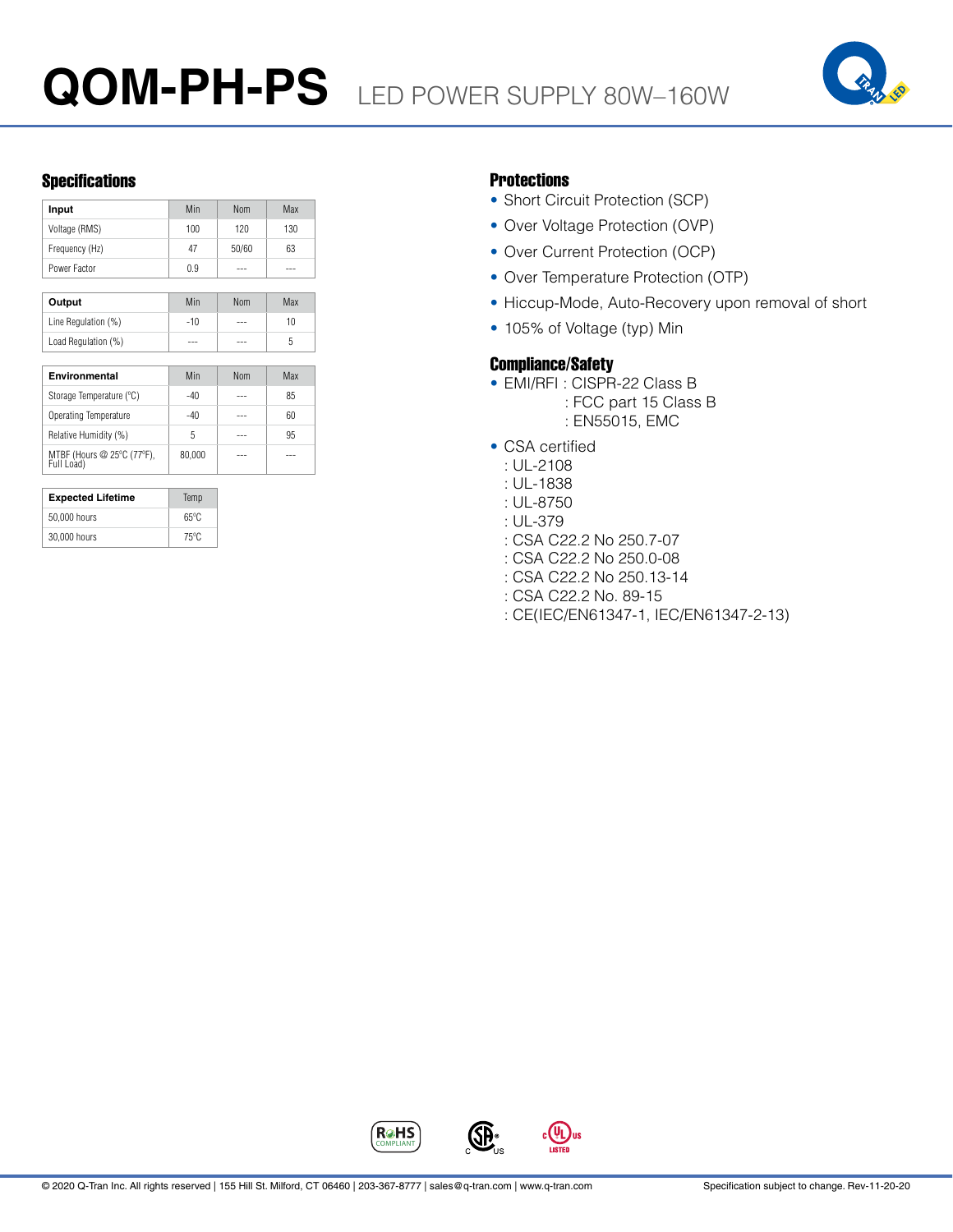

# **DERATING CURVE**



# **OUTPUT VOLTAGE vs. LOAD**



# **OUTPUT VOLTAGE vs. LOAD**